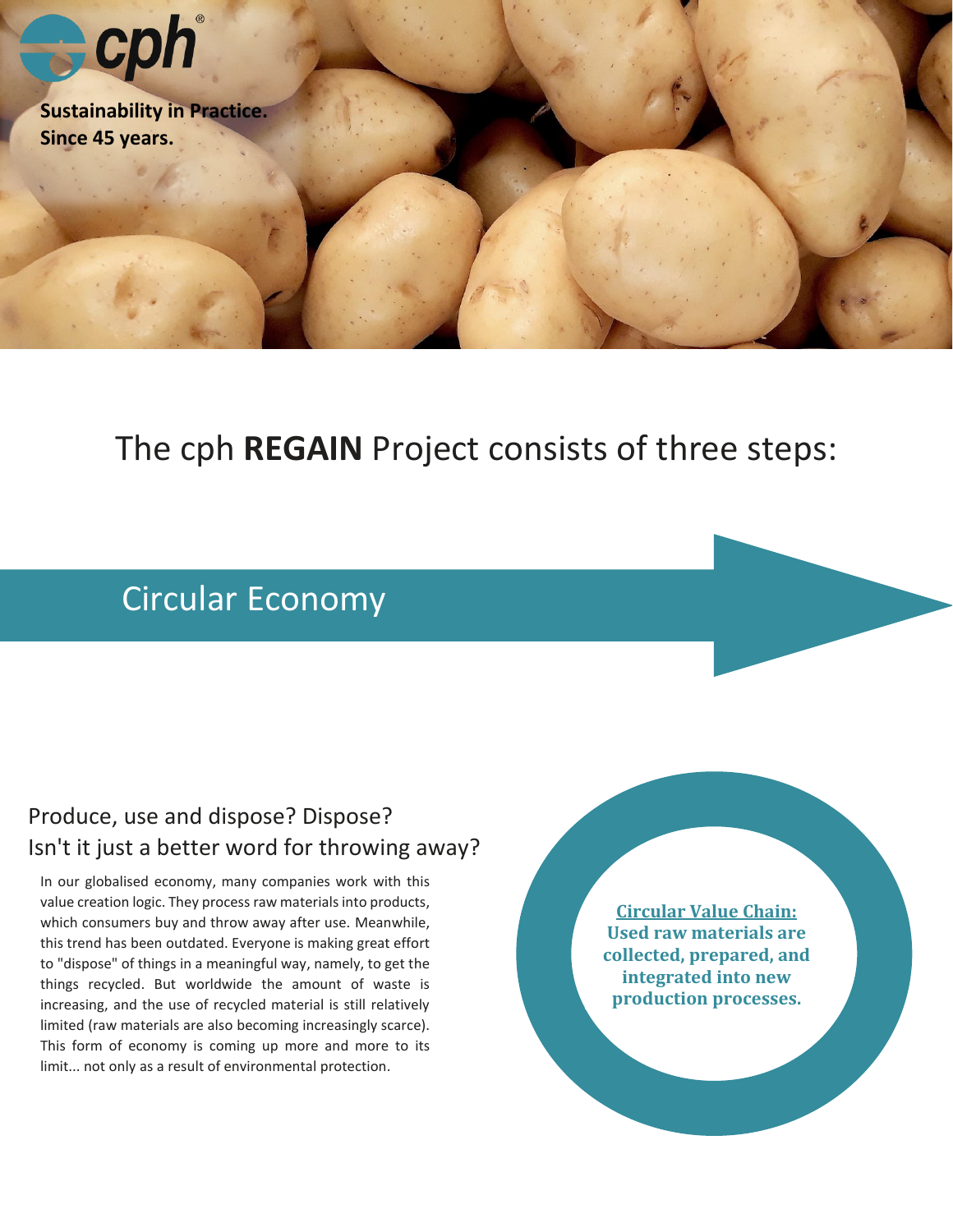cph Deutschland Chemie GmbH started very early to develop biodegradable labelling adhesives (since 1983) and has always followed the path of bringing the "most environmentally friendly products" to the market. cph was the first company to offer labelling adhesives free of phenolic compounds, heavy metals, and formaldehyde, and introduced labelling adhesives free of borax and zinc.

In the field of hotmelt adhesives (HOTMELTS), cph proved its pioneering position already 8 years ago by developing the first hotmelts "COMMITMELTseries" based on biodegradable raw materials and free of mineral oil components.



 cph Deutschland Chemie GmbH is rewarded for its efforts with numerous **awards**, including recently

- \* **TOP-Innovator 2018 (Group of the 100 most innovative companies in Germany) and the**
- **\* Excellence Award 2020, which recognises our consistent efforts on environmental management**

#### Perspective

We never stop our efforts to live up to our name as a pioneer in environmentally friendly adhesives! We started to think IN CIRCULATION, to move from linear (which is based on biodegradable and/or environmentally friendly products) value creation to circular value creation. Unfortunately, we have not yet reached the point where we can basically manage to preserve used materials by reusing them in the system.

However, it is worth finding sources of raw materials along the value chain, collecting them, treating them, and integrating them into new production processes.

Around 58 million tonnes/a of waste come from industry and commerce (Source: Status Report of the Environmental Service Sector, 2018).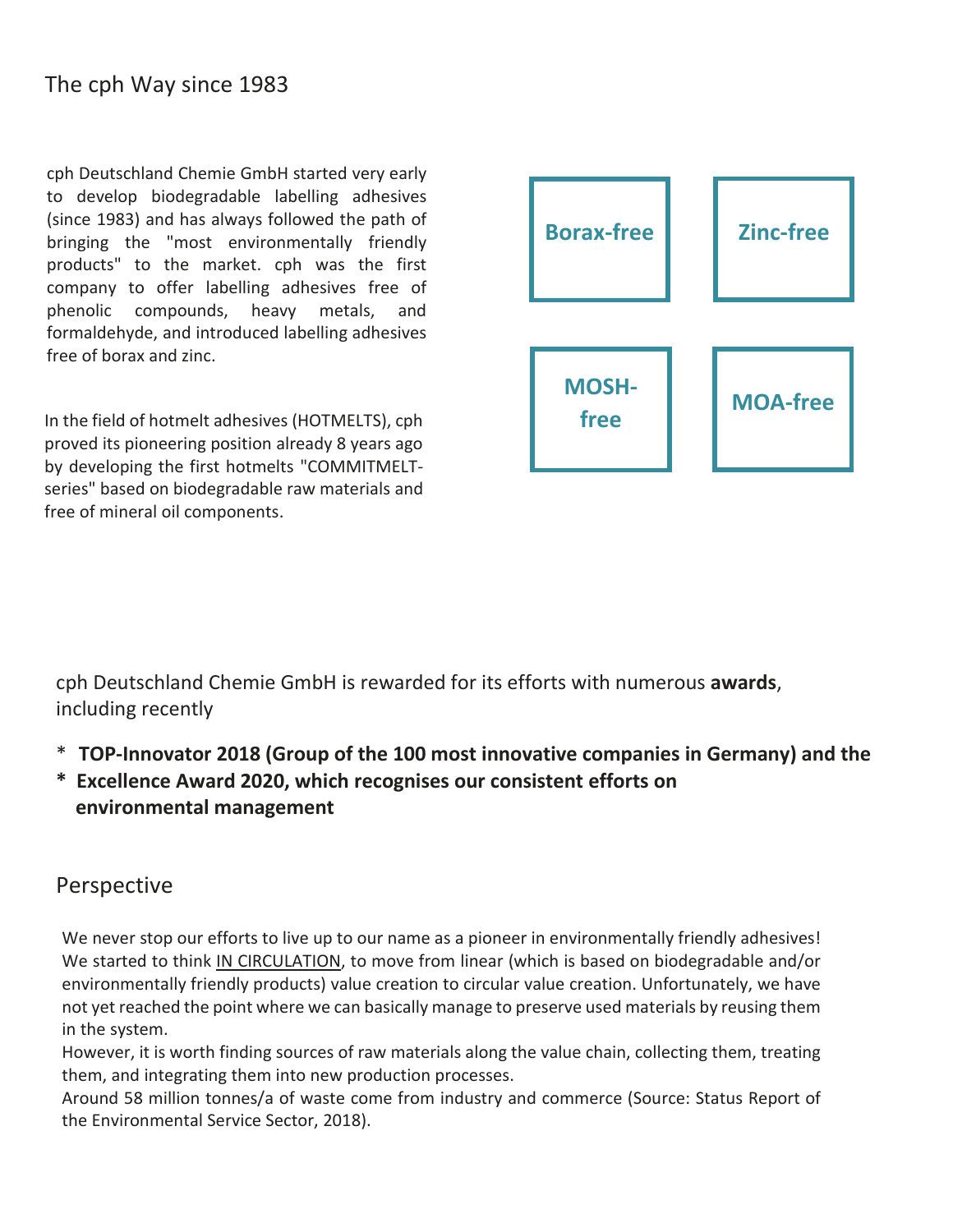Is this something for us? Yes… Cooperation with Novidon

The production of French fries, potato chips and other potato products generates huge amounts of starch-containing wastewater. Novidon succeeds in recovering and treating the potato starch contained in the wastewater. cph Deutschland Chemie GmbH is Novidon's exclusive partner to develop label adhesives for the food industry (mainly the beverage industry) from this "waste starch from wastewater" (Side Stream Starch)

### **See attachment from Novidon:**

**Please click [here!](https://www.cph-group.com/wp-content/uploads/2020/11/LCA-Factsheet-side-stream-potato-starch_Novidon_cph.pdf)**

# 2) CO2 Reduction through Production on cph Site